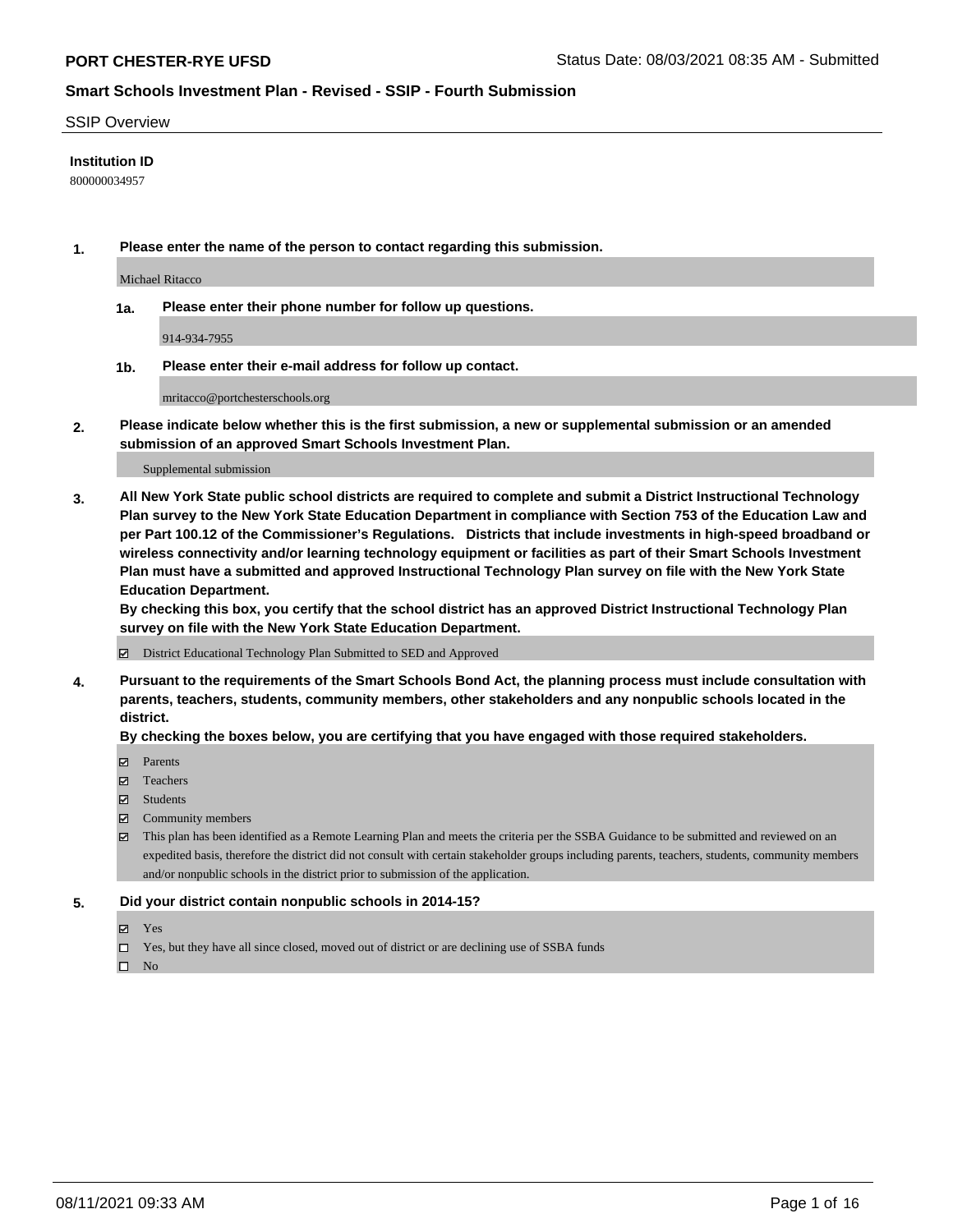#### SSIP Overview

**6. Certify that the following required steps have taken place by checking the boxes below:**

- The district developed and the school board approved a preliminary Smart Schools Investment Plan.
- $\Box$  The preliminary plan was posted on the district website for at least 30 days. The district included an address to which any written comments on the plan should be sent.
- The school board conducted a hearing that enabled stakeholders to respond to the preliminary plan. This hearing may have occured as part of a normal Board meeting, but adequate notice of the event must have been provided through local media and the district website for at least two weeks prior to the meeting.
- $\Box$  The district prepared a final plan for school board approval and such plan has been approved by the school board.
- $\Box$  The final proposed plan that has been submitted has been posted on the district's website.
- This Plan has been identified as a Remote Learning Plan and meets the criteria per the SSBA Guidance to be submitted and reviewed on an expedited basis, therefore this plan has not met certain stakeholder engagement requirements including, consulting with nonpublic schools in advance of plan submission, having the school board conduct a hearing on the plan and/or posting the plan to the district website for a minimum of 30 days. This district will post the Remote Learning Plan to the district's website upon submission of the application.
- **6a. Please upload the proposed Smart Schools Investment Plan (SSIP) that was posted on the district's website, along with any supporting materials. Note that this should be different than your recently submitted Educational Technology Survey. The Final SSIP, as approved by the School Board, should also be posted on the website and remain there during the course of the projects contained therein.**

SSIP 2021-2022 Fourth Submissionr.pdf

**6b. Enter the webpage address where the final Smart Schools Investment Plan is posted. The Plan should remain posted for the life of the included projects.**

https://echalk-slate-prod.s3.amazonaws.com/private/districts/512/site/fileLinks/ac03d73d-9052-4ffa-b481 a504717c3fe7?AWSAccessKeyId=AKIAJSZKIBPXGFLSZTYQ&Expires=1941212864&response-cache-control=private%2C%20maxage%3D31536000&response-content-disposition=%3Bfilename%3D%22SSIP%25202021-2022%2520Fourth%2520Submissionr.pdf%22&responsecontent-type=application%2Fpdf&Signature=X9LlsFLf%2BgDp%2FHQ1FYXzxfjFboA%3D

**7. Please enter an estimate of the total number of students and staff that will benefit from this Smart Schools Investment Plan based on the cumulative projects submitted to date.**

5,200

**8. An LEA/School District may partner with one or more other LEA/School Districts to form a consortium to pool Smart Schools Bond Act funds for a project that meets all other Smart School Bond Act requirements. Each school district participating in the consortium will need to file an approved Smart Schools Investment Plan for the project and submit a signed Memorandum of Understanding that sets forth the details of the consortium including the roles of each respective district.**

 $\Box$  The district plans to participate in a consortium to partner with other school district(s) to implement a Smart Schools project.

**9. Please enter the name and 6-digit SED Code for each LEA/School District participating in the Consortium.**

| <b>Partner LEA/District</b> | <b>ISED BEDS Code</b> |
|-----------------------------|-----------------------|
| (No Response)               | (No Response)         |

**10. Please upload a signed Memorandum of Understanding with all of the participating Consortium partners.**

(No Response)

**11. Your district's Smart Schools Bond Act Allocation is:**

\$1,736,663

**12. Final 2014-15 BEDS Enrollment to calculate Nonpublic Sharing Requirement**

|            | <b>Public Enrollment</b> | l Nonpublic Enrollment | Total Enrollment | Nonpublic Percentage |
|------------|--------------------------|------------------------|------------------|----------------------|
| Enrollment | 4.524                    | 221<br>LL              | 4.745.00         | 4.66                 |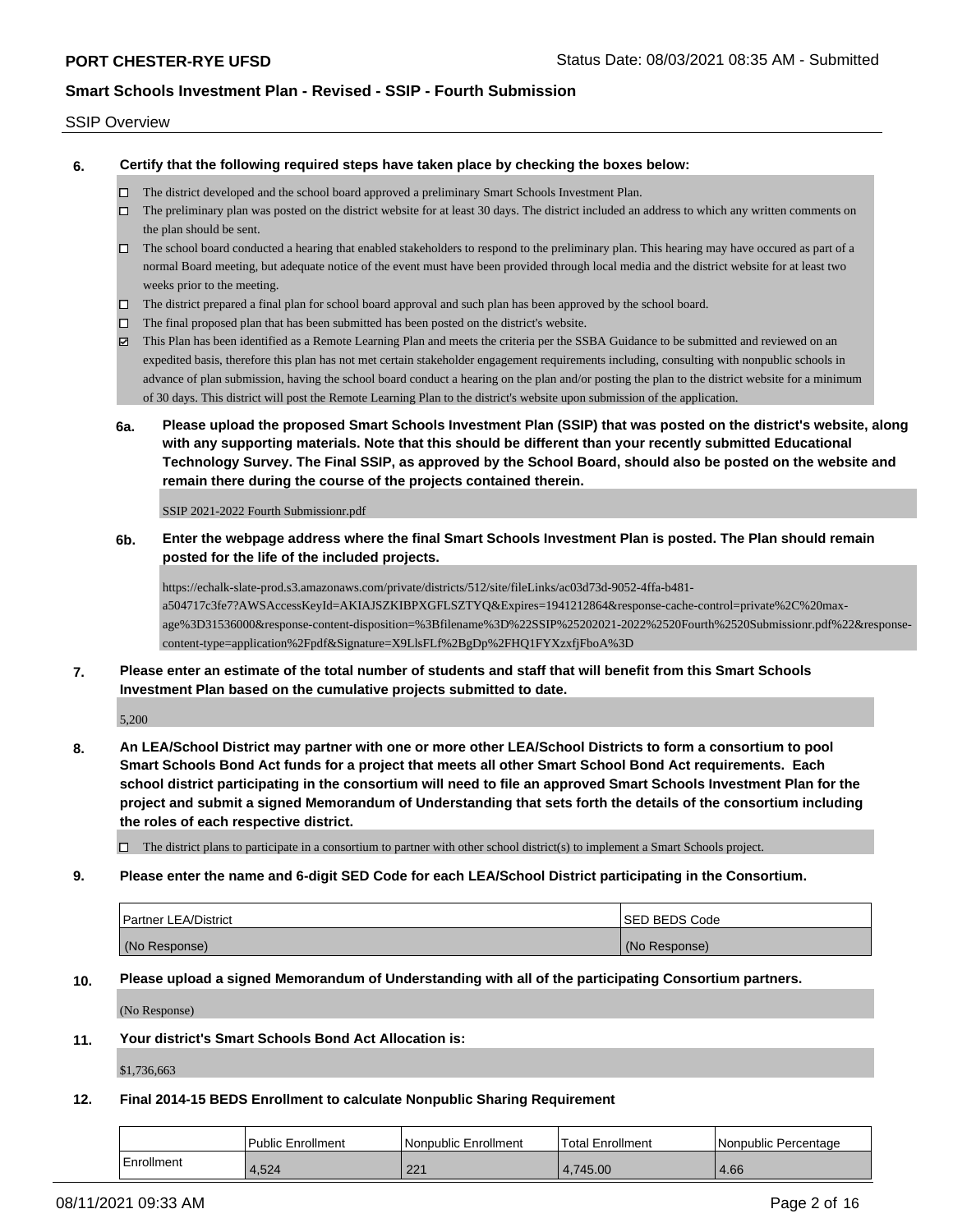SSIP Overview

**13. This table compares each category budget total, as entered in that category's page, to the total expenditures listed in the category's expenditure table. Any discrepancies between the two must be resolved before submission.**

|                                            | Sub-Allocations | <b>Expenditure Totals</b> | Difference |
|--------------------------------------------|-----------------|---------------------------|------------|
| <b>School Connectivity</b>                 | 0.00            | 0.00                      | 0.00       |
| Connectivity Projects for<br>Communities   | 0.00            | 0.00                      | 0.00       |
| Classroom Technology                       | 592,800.00      | 592,800.00                | 0.00       |
| Pre-Kindergarten Classrooms                | 0.00            | 0.00                      | 0.00       |
| Replace Transportable<br><b>Classrooms</b> | 0.00            | 0.00                      | 0.00       |
| <b>High-Tech Security Features</b>         | 0.00            | 0.00                      | 0.00       |
| Nonpublic Loan                             | 10,561.53       | 10,561.53                 | 0.00       |
| Totals:                                    | 603,362         | 603,362                   | 0          |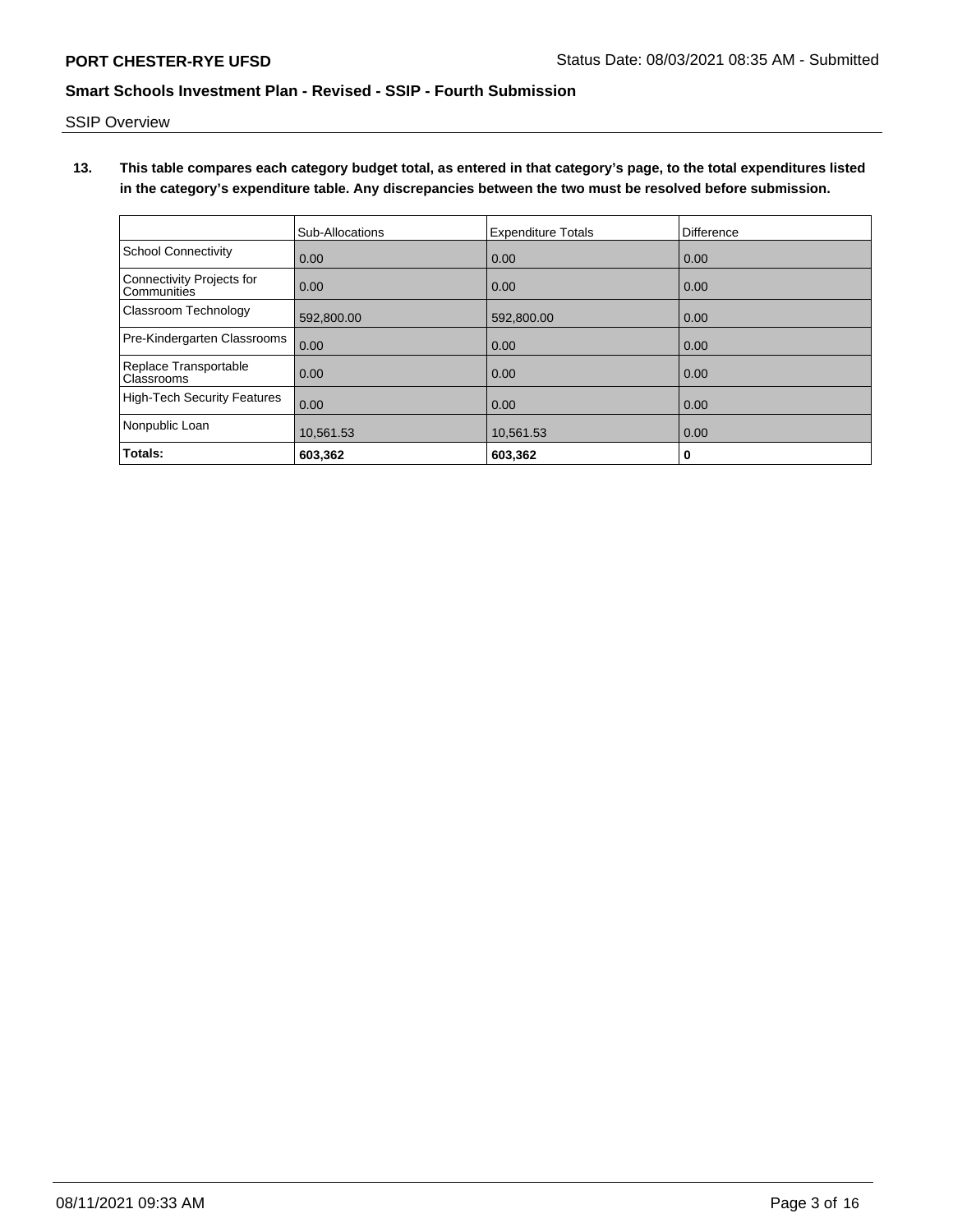School Connectivity

- **1. In order for students and faculty to receive the maximum benefit from the technology made available under the Smart Schools Bond Act, their school buildings must possess sufficient connectivity infrastructure to ensure that devices can be used during the school day. Smart Schools Investment Plans must demonstrate that:**
	- **• sufficient infrastructure that meets the Federal Communications Commission's 100 Mbps per 1,000 students standard currently exists in the buildings where new devices will be deployed, or**
	- **• is a planned use of a portion of Smart Schools Bond Act funds, or**
	- **• is under development through another funding source.**

**Smart Schools Bond Act funds used for technology infrastructure or classroom technology investments must increase the number of school buildings that meet or exceed the minimum speed standard of 100 Mbps per 1,000 students and staff within 12 months. This standard may be met on either a contracted 24/7 firm service or a "burstable" capability. If the standard is met under the burstable criteria, it must be:**

**1. Specifically codified in a service contract with a provider, and**

**2. Guaranteed to be available to all students and devices as needed, particularly during periods of high demand, such as computer-based testing (CBT) periods.**

**Please describe how your district already meets or is planning to meet this standard within 12 months of plan submission.**

(No Response)

**1a. If a district believes that it will be impossible to meet this standard within 12 months, it may apply for a waiver of this requirement, as described on the Smart Schools website. The waiver must be filed and approved by SED prior to submitting this survey.**

 $\Box$  By checking this box, you are certifying that the school district has an approved waiver of this requirement on file with the New York State Education Department.

**2. Connectivity Speed Calculator (Required). If the district currently meets the required speed, enter "Currently Met" in the last box: Expected Date When Required Speed Will be Met.**

|                  | l Number of     | Required Speed | Current Speed in | Expected Speed | Expected Date                           |
|------------------|-----------------|----------------|------------------|----------------|-----------------------------------------|
|                  | <b>Students</b> | In Mbps        | l Mbps           | to be Attained | When Required                           |
|                  |                 |                |                  |                | l Within 12 Months ISpeed Will be Met l |
| Calculated Speed | (No Response)   | 0.00           | (No Response)    | (No Response)  | (No Response)                           |

**3. Describe how you intend to use Smart Schools Bond Act funds for high-speed broadband and/or wireless connectivity projects in school buildings.**

(No Response)

**4. Describe the linkage between the district's District Instructional Technology Plan and how the proposed projects will improve teaching and learning. (There should be a link between your response to this question and your responses to Question 1 in Section IV - NYSED Initiatives Alignment: "Explain how the district use of instructional technology will serve as a part of a comprehensive and sustained effort to support rigorous academic standards attainment and performance improvement for students."** 

**Your answer should also align with your answers to the questions in Section II - Strategic Technology Planning and the associated Action Steps in Section III - Action Plan.)**

(No Response)

**5. If the district wishes to have students and staff access the Internet from wireless devices within the school building, or in close proximity to it, it must first ensure that it has a robust Wi-Fi network in place that has sufficient bandwidth to meet user demand.**

**Please describe how you have quantified this demand and how you plan to meet this demand.**

(No Response)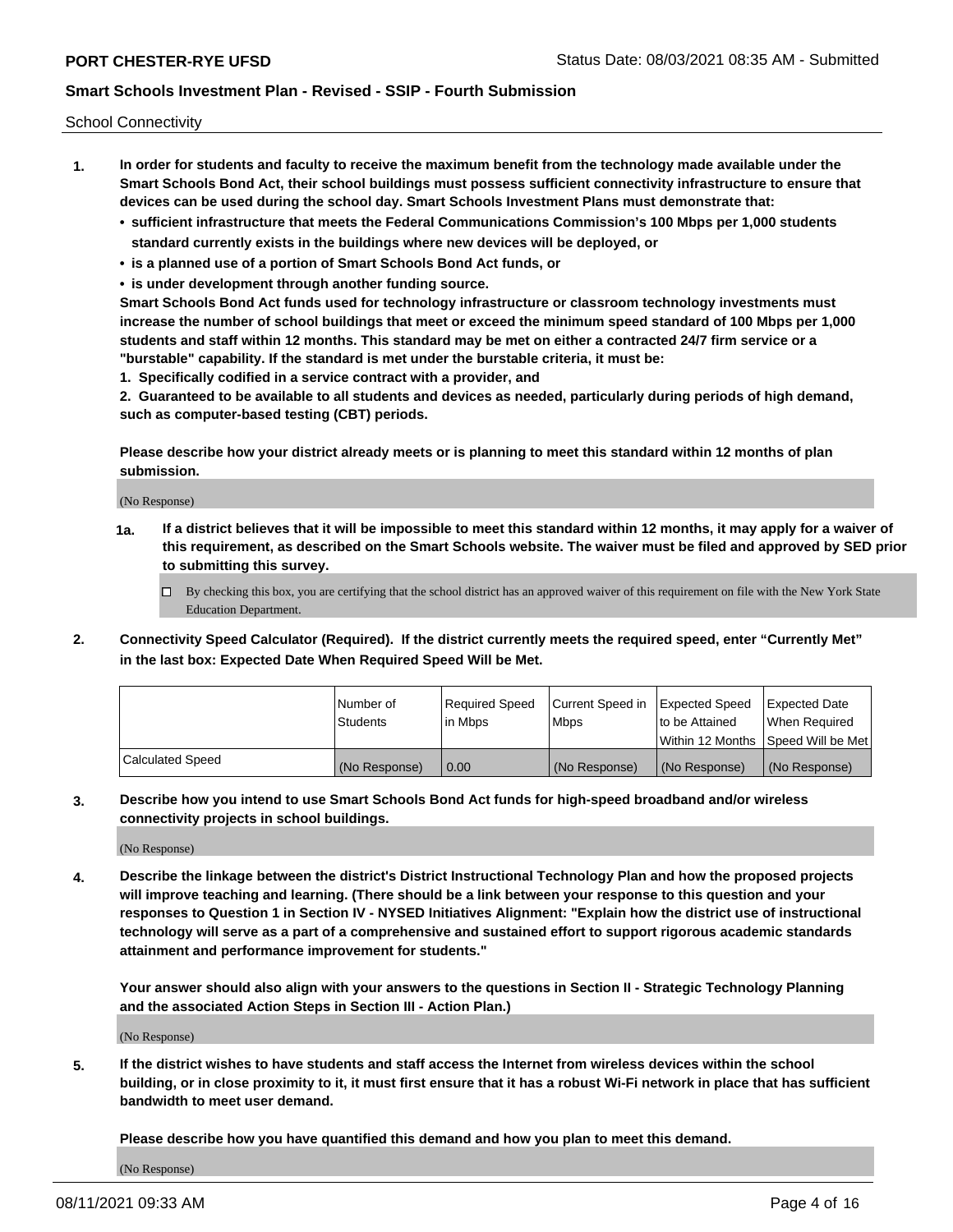School Connectivity

**6. Smart Schools plans with any expenditures in the School Connectivity category require a project number from the Office of Facilities Planning. Districts must submit an SSBA LOI and receive project numbers prior to submitting the SSIP. As indicated on the LOI, some projects may be eligible for a streamlined review and will not require a building permit.**

**Please indicate on a separate row each project number given to you by the Office of Facilities Planning.**

| Project Number |  |
|----------------|--|
| (No Response)  |  |

**7. Certain high-tech security and connectivity infrastructure projects may be eligible for an expedited review process as determined by the Office of Facilities Planning.**

#### **Was your project deemed eligible for streamlined review?**

(No Response)

### **8. Include the name and license number of the architect or engineer of record.**

| Name          | License Number |
|---------------|----------------|
| (No Response) | (No Response)  |

#### **9. Public Expenditures – Loanable (Counts toward the nonpublic loan calculation)**

| Select the allowable expenditure type.<br>Repeat to add another item under each type. | <b>PUBLIC</b> Items to be<br>l Purchased | Quantity           | Cost Per Item    | <b>Total Cost</b> |
|---------------------------------------------------------------------------------------|------------------------------------------|--------------------|------------------|-------------------|
| (No Response)                                                                         | (No Response)                            | l (No<br>Response) | (No<br>Response) | $\overline{0.00}$ |
|                                                                                       |                                          | 0                  | 0.00             |                   |

### **10. Public Expenditures – Non-Loanable (Does not count toward nonpublic loan calculation)**

| Select the allowable expenditure<br>type.<br>Repeat to add another item under<br>each type. | <b>PUBLIC</b> Items to be purchased | Quantity      | Cost per Item | <b>Total Cost</b> |
|---------------------------------------------------------------------------------------------|-------------------------------------|---------------|---------------|-------------------|
| (No Response)                                                                               | (No Response)                       | (No Response) | (No Response) | 0.00              |
|                                                                                             |                                     |               | 0.00          |                   |

#### **11. Final 2014-15 BEDS Enrollment to calculate Nonpublic Sharing Requirement (no changes allowed.)**

|            | Public Enrollment | Nonpublic Enrollment | 'Total Enrollment | l Nonpublic Percentage |
|------------|-------------------|----------------------|-------------------|------------------------|
| Enrollment | 1,524             | 221<br>221           | 4.745.00          | 4.66                   |

### **12. Total Public Budget - Loanable (Counts toward the nonpublic loan calculation)**

|                                                      | Public Allocations | <b>Estimated Nonpublic Loan</b><br>Amount | Estimated Total Sub-Allocations |
|------------------------------------------------------|--------------------|-------------------------------------------|---------------------------------|
| Network/Access Costs                                 | (No Response)      | 0.00                                      | 0.00                            |
| School Internal Connections and<br><b>Components</b> | (No Response)      | 0.00                                      | 0.00                            |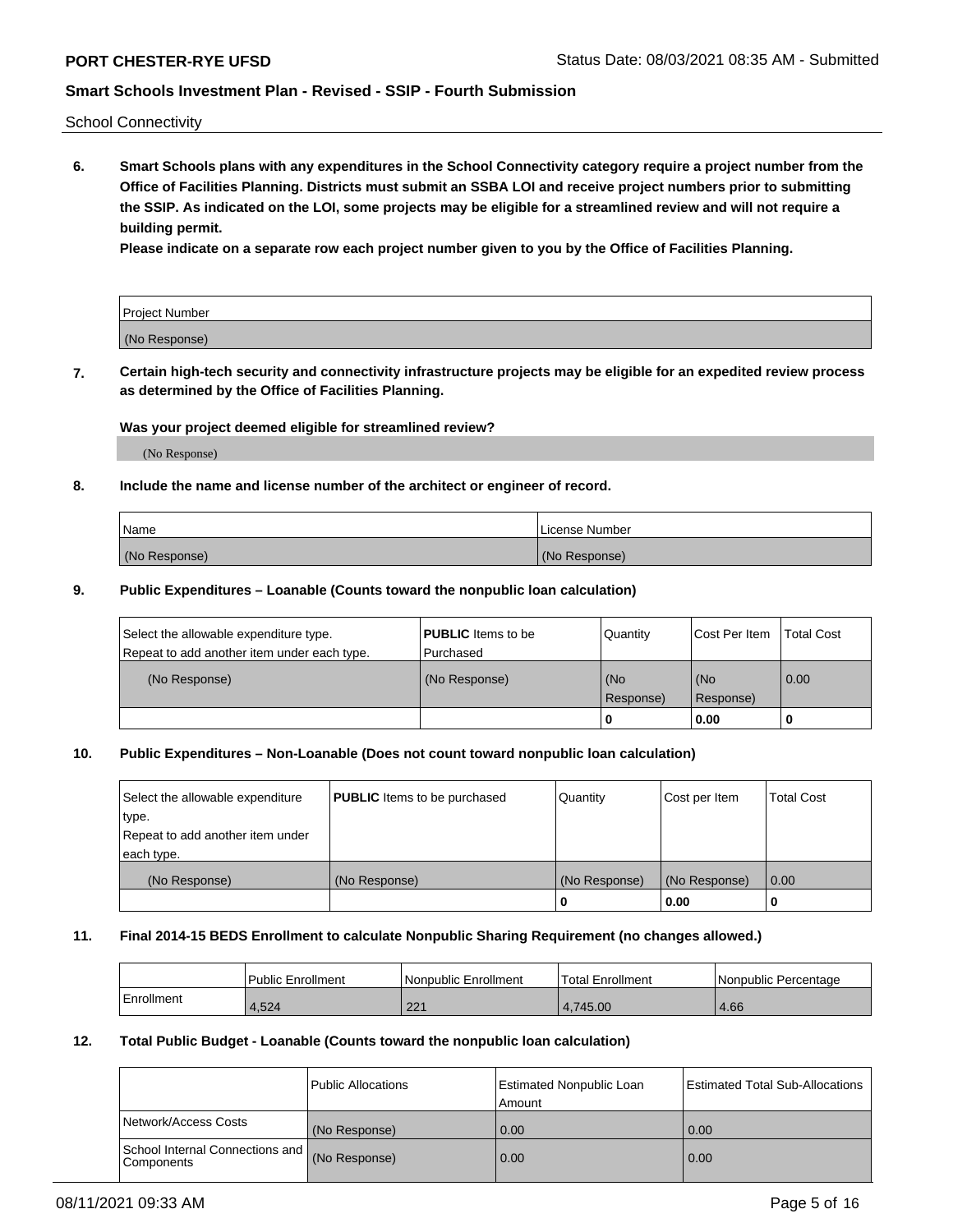School Connectivity

|         | Public Allocations | <b>Estimated Nonpublic Loan</b><br>l Amount | <b>Estimated Total Sub-Allocations</b> |
|---------|--------------------|---------------------------------------------|----------------------------------------|
| l Other | (No Response)      | 0.00                                        | 0.00                                   |
| Totals: | 0.00               | 0                                           |                                        |

# **13. Total Public Budget – Non-Loanable (Does not count toward the nonpublic loan calculation)**

|                                                   | Sub-<br>Allocation |
|---------------------------------------------------|--------------------|
| Network/Access Costs                              | (No Response)      |
| <b>Outside Plant Costs</b>                        | (No Response)      |
| <b>School Internal Connections and Components</b> | (No Response)      |
| Professional Services                             | (No Response)      |
| Testing                                           | (No Response)      |
| <b>Other Upfront Costs</b>                        | (No Response)      |
| <b>Other Costs</b>                                | (No Response)      |
| <b>Totals:</b>                                    | 0.00               |

# **14. School Connectivity Totals**

|                          | Total Sub-Allocations |
|--------------------------|-----------------------|
| Total Loanable Items     | 0.00                  |
| Total Non-Ioanable Items | 0.00                  |
| Totals:                  | 0                     |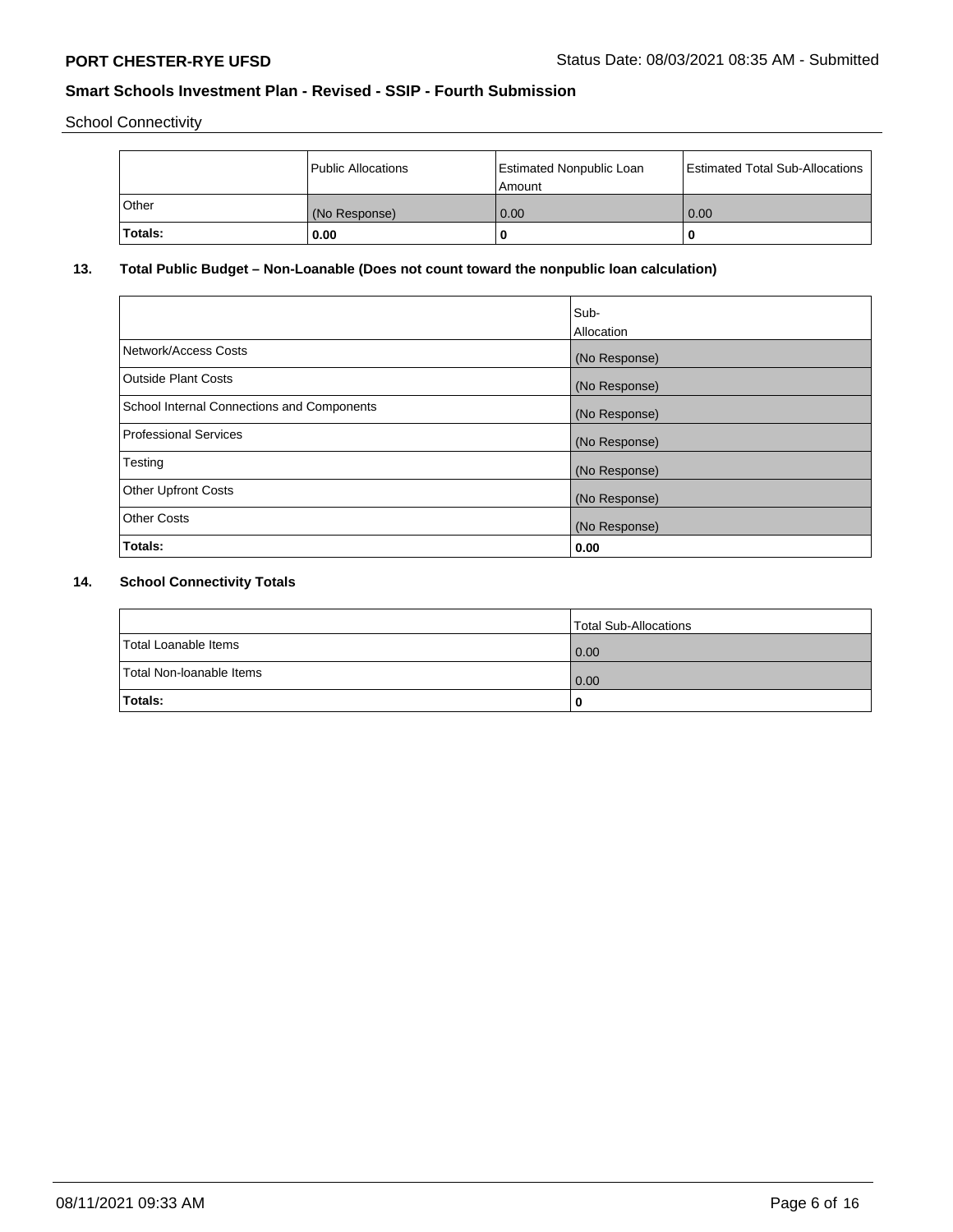Community Connectivity (Broadband and Wireless)

**1. Describe how you intend to use Smart Schools Bond Act funds for high-speed broadband and/or wireless connectivity projects in the community.**

(No Response)

**2. Please describe how the proposed project(s) will promote student achievement and increase student and/or staff access to the Internet in a manner that enhances student learning and/or instruction outside of the school day and/or school building.**

(No Response)

**3. Community connectivity projects must comply with all the necessary local building codes and regulations (building and related permits are not required prior to plan submission).**

 $\Box$  I certify that we will comply with all the necessary local building codes and regulations.

**4. Please describe the physical location of the proposed investment.**

(No Response)

**5. Please provide the initial list of partners participating in the Community Connectivity Broadband Project, along with their Federal Tax Identification (Employer Identification) number.**

| <b>Project Partners</b> | Federal ID#   |
|-------------------------|---------------|
| (No Response)           | (No Response) |

**6. Please detail the type, quantity, per unit cost and total cost of the eligible items under each sub-category.**

| Select the allowable expenditure | Item to be purchased | Quantity      | Cost per Item | <b>Total Cost</b> |
|----------------------------------|----------------------|---------------|---------------|-------------------|
| type.                            |                      |               |               |                   |
| Repeat to add another item under |                      |               |               |                   |
| each type.                       |                      |               |               |                   |
| (No Response)                    | (No Response)        | (No Response) | (No Response) | 0.00              |
|                                  |                      | o             | 0.00          |                   |

**7. If you are submitting an allocation for Community Connectivity, complete this table.**

**Note that the calculated Total at the bottom of the table must equal the Total allocation for this category that you entered in the SSIP Overview overall budget.**

|                                    | Sub-Allocation |
|------------------------------------|----------------|
| Network/Access Costs               | (No Response)  |
| Outside Plant Costs                | (No Response)  |
| <b>Tower Costs</b>                 | (No Response)  |
| <b>Customer Premises Equipment</b> | (No Response)  |
| <b>Professional Services</b>       | (No Response)  |
| Testing                            | (No Response)  |
| <b>Other Upfront Costs</b>         | (No Response)  |
| <b>Other Costs</b>                 | (No Response)  |
| Totals:                            | 0.00           |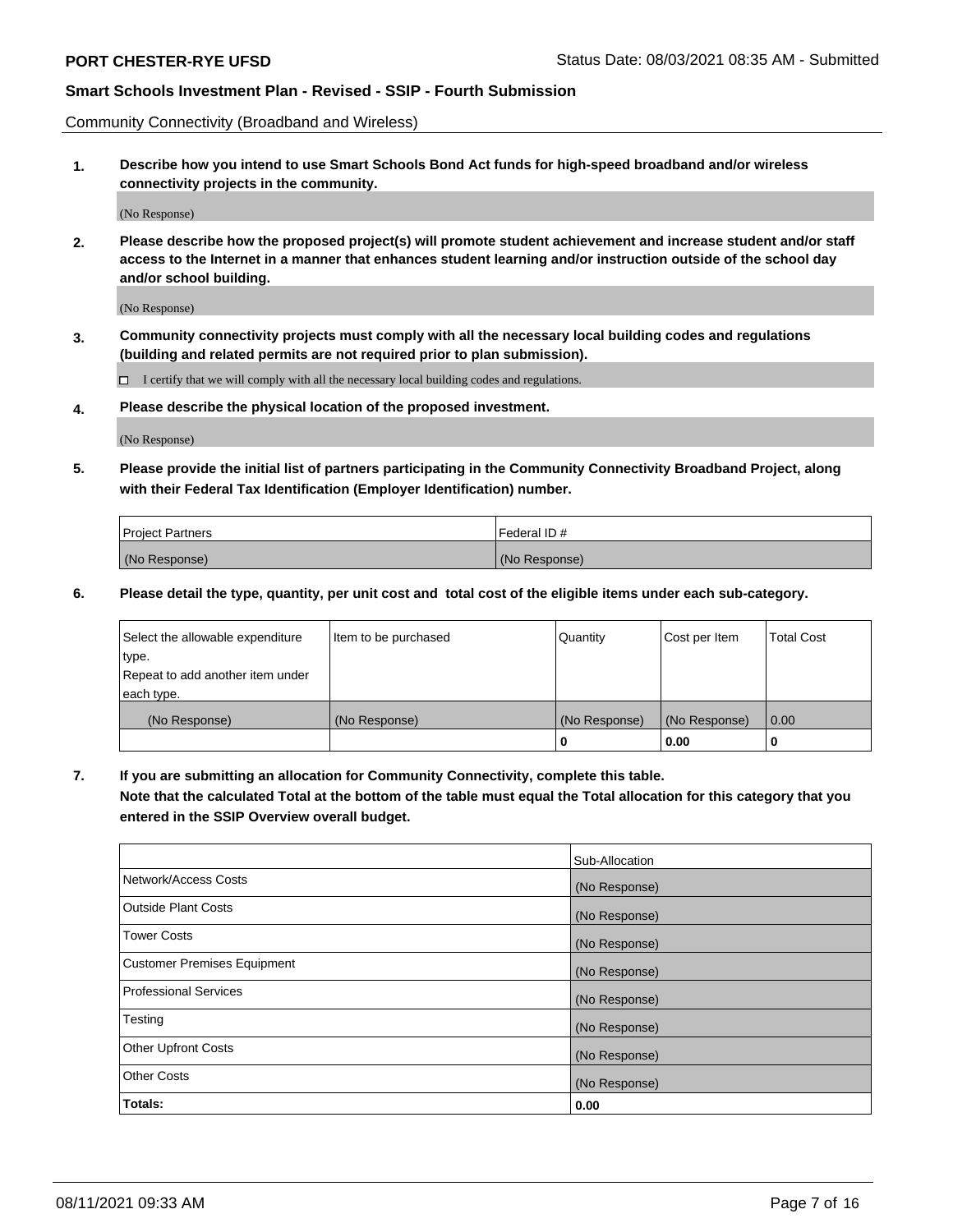### Classroom Learning Technology

**1. In order for students and faculty to receive the maximum benefit from the technology made available under the Smart Schools Bond Act, their school buildings must possess sufficient connectivity infrastructure to ensure that devices can be used during the school day. Smart Schools Investment Plans must demonstrate that sufficient infrastructure that meets the Federal Communications Commission's 100 Mbps per 1,000 students standard currently exists in the buildings where new devices will be deployed, or is a planned use of a portion of Smart Schools Bond Act funds, or is under development through another funding source. Smart Schools Bond Act funds used for technology infrastructure or classroom technology investments must increase the number of school buildings that meet or exceed the minimum speed standard of 100 Mbps per 1,000 students and staff within 12 months. This standard may be met on either a contracted 24/7 firm service or a "burstable" capability. If the standard is met under the burstable criteria, it must be:**

**1. Specifically codified in a service contract with a provider, and**

**2. Guaranteed to be available to all students and devices as needed, particularly during periods of high demand, such as computer-based testing (CBT) periods.**

**Please describe how your district already meets or is planning to meet this standard within 12 months of plan submission.**

Our networks meet and exceed the required standard of 100 Mbps per 1000 students. In addition, we have ubiquitous district wireless connectivity.

- **1a. If a district believes that it will be impossible to meet this standard within 12 months, it may apply for a waiver of this requirement, as described on the Smart Schools website. The waiver must be filed and approved by SED prior to submitting this survey.**
	- By checking this box, you are certifying that the school district has an approved waiver of this requirement on file with the New York State Education Department.
- **2. Connectivity Speed Calculator (Required). If the district currently meets the required speed, enter "Currently Met" in the last box: Expected Date When Required Speed Will be Met.**

|                  | l Number of     | Required Speed | Current Speed in Expected Speed |                | Expected Date                        |
|------------------|-----------------|----------------|---------------------------------|----------------|--------------------------------------|
|                  | <b>Students</b> | l in Mbps      | <b>Mbps</b>                     | to be Attained | When Required                        |
|                  |                 |                |                                 |                | Within 12 Months 1Speed Will be Met1 |
| Calculated Speed | 4.849           | 484.90         | 2000                            | 2000           | currently met                        |

**3. If the district wishes to have students and staff access the Internet from wireless devices within the school building, or in close proximity to it, it must first ensure that it has a robust Wi-Fi network in place that has sufficient bandwidth to meet user demand.**

**Please describe how you have quantified this demand and how you plan to meet this demand.**

In order to build capacity for this change, our network was upgraded to meet and exceed the required standard of 100 Mbps per 1000 students. In addition, we have ubiquitous district wireless connectivity. Therefore, it has been determined the Smart School Bond Act allocated funds (\$1,736,663.00) will be used to replace student computer devices.

**4. All New York State public school districts are required to complete and submit an Instructional Technology Plan survey to the New York State Education Department in compliance with Section 753 of the Education Law and per Part 100.12 of the Commissioner's Regulations.**

**Districts that include educational technology purchases as part of their Smart Schools Investment Plan must have a submitted and approved Instructional Technology Plan survey on file with the New York State Education Department.**

By checking this box, you are certifying that the school district has an approved Instructional Technology Plan survey on file with the New York State Education Department.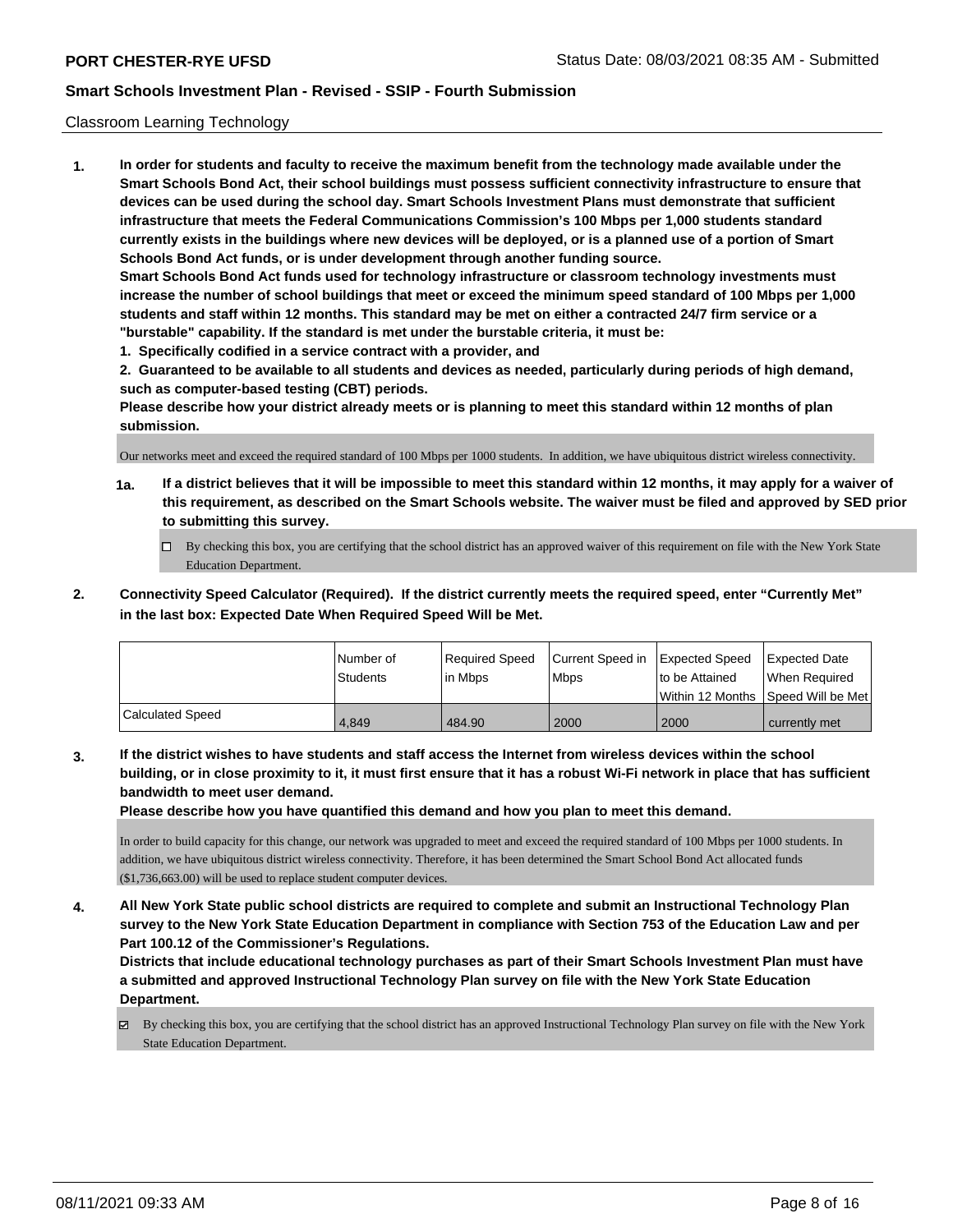### Classroom Learning Technology

**5. Describe the devices you intend to purchase and their compatibility with existing or planned platforms or systems. Specifically address the adequacy of each facility's electrical, HVAC and other infrastructure necessary to install and support the operation of the planned technology.**

In July of 2015, the district obtained 85 Chromebooks via RTT funds from NYSED and integrated via LHRIC resources. With our previous SSIP submissions we purchased, Chromebooks, printers, and carts. We plan to use the funds from this fourth submission for an installment of Chromebooks only since over 3000 of our devices will be at the end of life in September 2021. With district wide ubiquitous internet access that meets and exceeds the required standard of 100mbps per 1,000 students, sufficient HVAC and electrical infrastructure, our district facilities are more than adequate to support the operations of our planned technology.

#### **6. Describe how the proposed technology purchases will:**

- **> enhance differentiated instruction;**
- **> expand student learning inside and outside the classroom;**
- **> benefit students with disabilities and English language learners; and**
- **> contribute to the reduction of other learning gaps that have been identified within the district.**

**The expectation is that districts will place a priority on addressing the needs of students who struggle to succeed in a rigorous curriculum. Responses in this section should specifically address this concern and align with the district's Instructional Technology Plan (in particular Question 2 of E. Curriculum and Instruction: "Does the district's instructional technology plan address the needs of students with disabilities to ensure equitable access to instruction, materials and assessments?" and Question 3 of the same section: "Does the district's instructional technology plan address the provision of assistive technology specifically for students with disabilities to ensure access to and participation in the general curriculum?")**

**In addition, describe how the district ensures equitable access to instruction, materials and assessments and participation in the general curriculum for both SWD and English Language Learners/Multilingual Learners (ELL/MLL) students.**

**Please note: If this plan has been identified as a Remote Learning Plan to be submitted and reviewed on an expedited basis, the district should explain how this plan will facilitate remote and hybrid learning, in lieu of responding to the question above.**

Port Chester has a diverse population, including 33% of our students who are English Language Learners/Multilingual Learners. We commit to providing every student with access to a computing device to take advantage of a full range of educational technology tools and opportunities for learning available under the guidance of our classroom staff. The district remote learning plan includes 1:1 devices so that all students in every model will have equitable access to classroom materials both inside and outside of the school buildings. Replacing devices that are end of life will allow us to continue and execute this plan.

**7. Where appropriate, describe how the proposed technology purchases will enhance ongoing communication with parents and other stakeholders and help the district facilitate technology-based regional partnerships, including distance learning and other efforts.**

The investment in technology will enable and empower our stakeholders, parents, teachers, students, and school community to use collaboration tools and web resources to maximize the benefits of instructional technology. It is anticipated that as part of the monitoring and evaluation of our three-year instructional technology plan that we will implement an annual stakeholder survey to gather valuable feedback to improve our communication and understanding of best practices. Additionally, we will continue to administer an annual technology literacy assessment for students and crossreference the results of this assessment with other academic assessments. For example, we will pay close attention to distance learning education.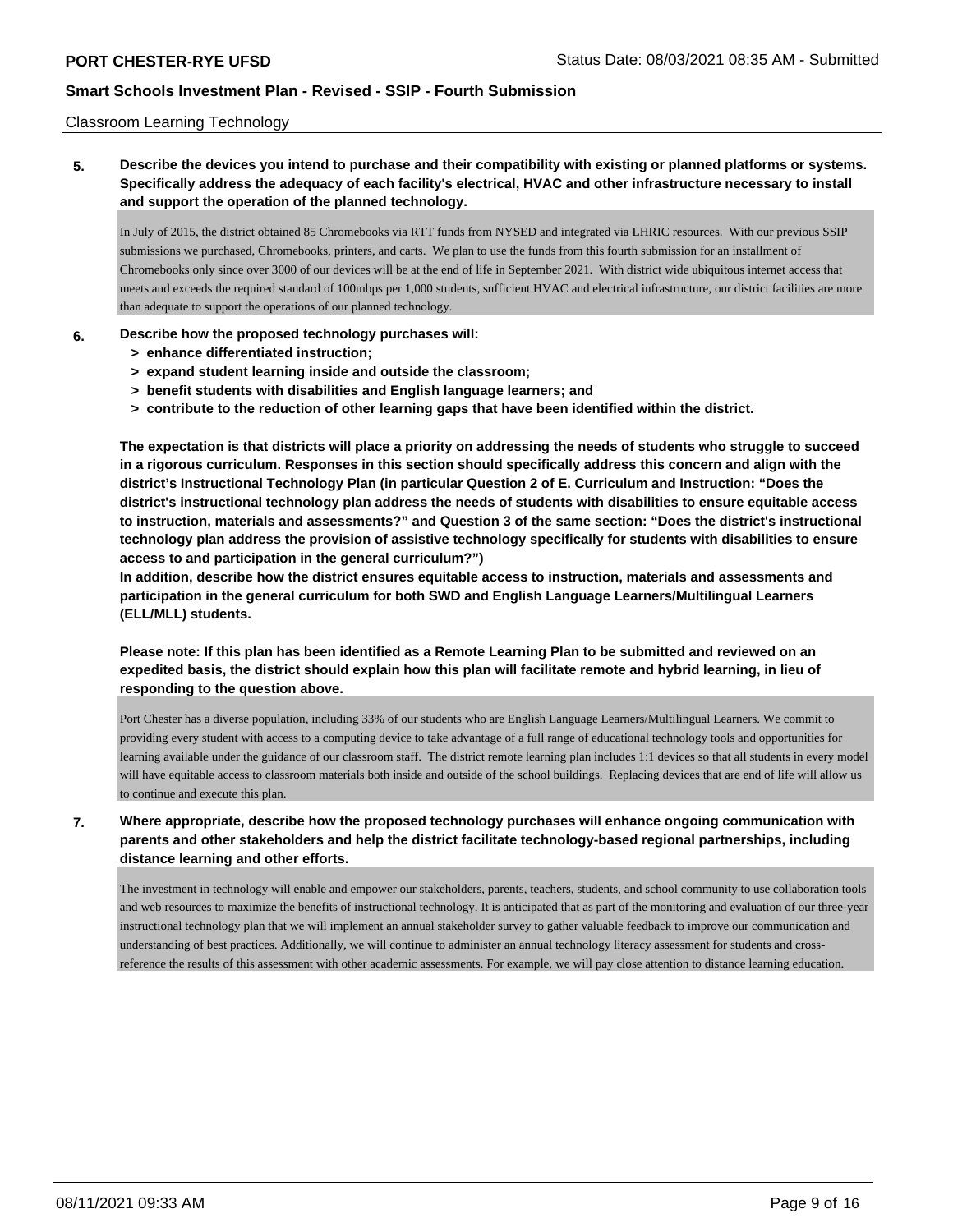#### Classroom Learning Technology

**8. Describe the district's plan to provide professional development to ensure that administrators, teachers and staff can employ the technology purchased to enhance instruction successfully.**

**Note: This response should be aligned and expanded upon in accordance with your district's response to Question 1 of F. Professional Development of your Instructional Technology Plan: "Please provide a summary of professional development offered to teachers and staff, for the time period covered by this plan, to support technology to enhance teaching and learning. Please include topics, audience and method of delivery within your summary."**

**Please note: If this plan has been identified as a Remote Learning Plan to be submitted and reviewed on an expedited basis, the district should provide a statement confirming that the district has provided or will provide professional development on these devices to its staff, in lieu of responding to the question above.**

The district can confirm that all staff members have been trained on Chromebook devices by providing them with in-person group and one to one training as well as virtual one to one and group training. This training began and has evolved since 2015.

**9. Districts must contact one of the SUNY/CUNY teacher preparation programs listed on the document on the left side of the page that supplies the largest number of the district's new teachers to request advice on innovative uses and best practices at the intersection of pedagogy and educational technology.**

By checking this box, you certify that you have contacted the SUNY/CUNY teacher preparation program that supplies the largest number of your new teachers to request advice on these issues.

### **9a. Please enter the name of the SUNY or CUNY Institution that you contacted.**

SUNY New Paltz

**9b. Enter the primary Institution phone number.**

#### 85-257-SUNY (7869)

**9c. Enter the name of the contact person with whom you consulted and/or will be collaborating with on innovative uses of technology and best practices.**

Michael S. Rosenberg, PhD.

**10. To ensure the sustainability of technology purchases made with Smart Schools funds, districts must demonstrate a long-term plan to maintain and replace technology purchases supported by Smart Schools Bond Act funds. This sustainability plan shall demonstrate a district's capacity to support recurring costs of use that are ineligible for Smart Schools Bond Act funding such as device maintenance, technical support, Internet and wireless fees, maintenance of hotspots, staff professional development, building maintenance and the replacement of incidental items. Further, such a sustainability plan shall include a long-term plan for the replacement of purchased devices and equipment at the end of their useful life with other funding sources.**

By checking this box, you certify that the district has a sustainability plan as described above.

**11. Districts must ensure that devices purchased with Smart Schools Bond funds will be distributed, prepared for use, maintained and supported appropriately. Districts must maintain detailed device inventories in accordance with generally accepted accounting principles.**

By checking this box, you certify that the district has a distribution and inventory management plan and system in place.

**12. Please detail the type, quantity, per unit cost and total cost of the eligible items under each sub-category.**

| Select the allowable expenditure<br>type.<br>Repeat to add another item under<br>each type. | I Item to be Purchased | Quantity | Cost per Item | <b>Total Cost</b> |
|---------------------------------------------------------------------------------------------|------------------------|----------|---------------|-------------------|
| <b>Laptop Computers</b>                                                                     | Chromebook 11 3100     | 2,400    | 215.00        | 516,000.00        |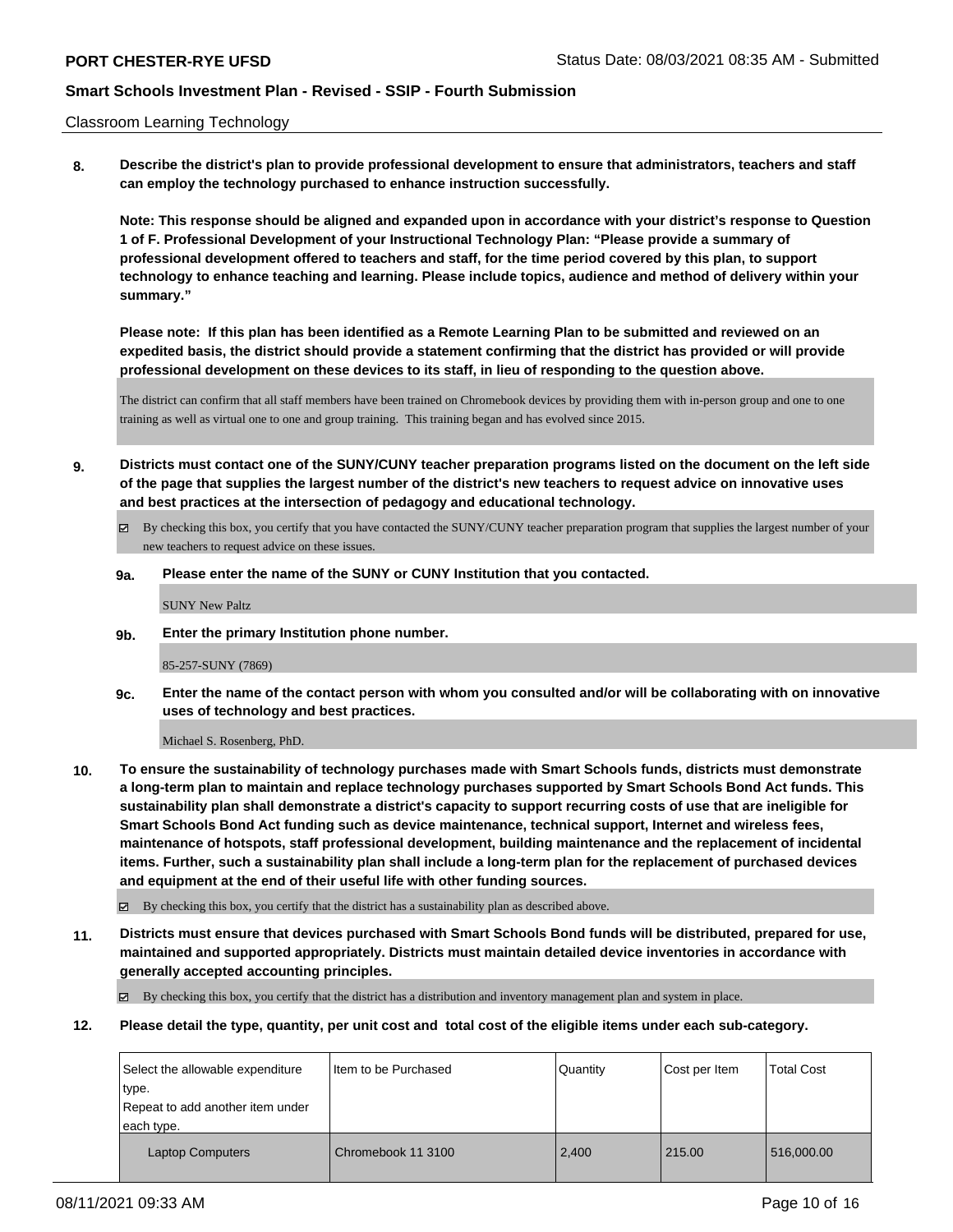Classroom Learning Technology

| Select the allowable expenditure<br>type.<br>Repeat to add another item under<br>each type. | Item to be Purchased | Quantity | Cost per Item | <b>Total Cost</b> |
|---------------------------------------------------------------------------------------------|----------------------|----------|---------------|-------------------|
| <b>Other Costs</b>                                                                          | Google Licenses      | 2,400    | 32.00         | 76,800.00         |
|                                                                                             |                      | 4,800    | 247.00        | 592,800           |

### **13. Final 2014-15 BEDS Enrollment to calculate Nonpublic Sharing Requirement (no changes allowed.)**

|              | <b>Public Enrollment</b> | Nonpublic Enrollment | l Total Enrollment | <i>Nonpublic</i><br>l Percentage |
|--------------|--------------------------|----------------------|--------------------|----------------------------------|
| l Enrollment | 4,524                    | 221                  | 4.745.00           | 4.66                             |

### **14. If you are submitting an allocation for Classroom Learning Technology complete this table.**

|                          | Public School Sub-Allocation | <b>Estimated Nonpublic Loan</b><br>Amount<br>(Based on Percentage Above) | <b>Estimated Total Public and</b><br>Nonpublic Sub-Allocation |
|--------------------------|------------------------------|--------------------------------------------------------------------------|---------------------------------------------------------------|
| Interactive Whiteboards  | 0.00                         | 0.00                                                                     | 0.00                                                          |
| <b>Computer Servers</b>  | 0.00                         | 0.00                                                                     | 0.00                                                          |
| <b>Desktop Computers</b> | 0.00                         | 0.00                                                                     | 0.00                                                          |
| <b>Laptop Computers</b>  | 516,000.00                   | 9,193.24                                                                 | 525,193.24                                                    |
| <b>Tablet Computers</b>  | (No Response)                | 0.00                                                                     | 0.00                                                          |
| <b>Other Costs</b>       | 76,800.00                    | 1,368.30                                                                 | 78,168.30                                                     |
| Totals:                  | 592,800.00                   | 10,562                                                                   | 603,362                                                       |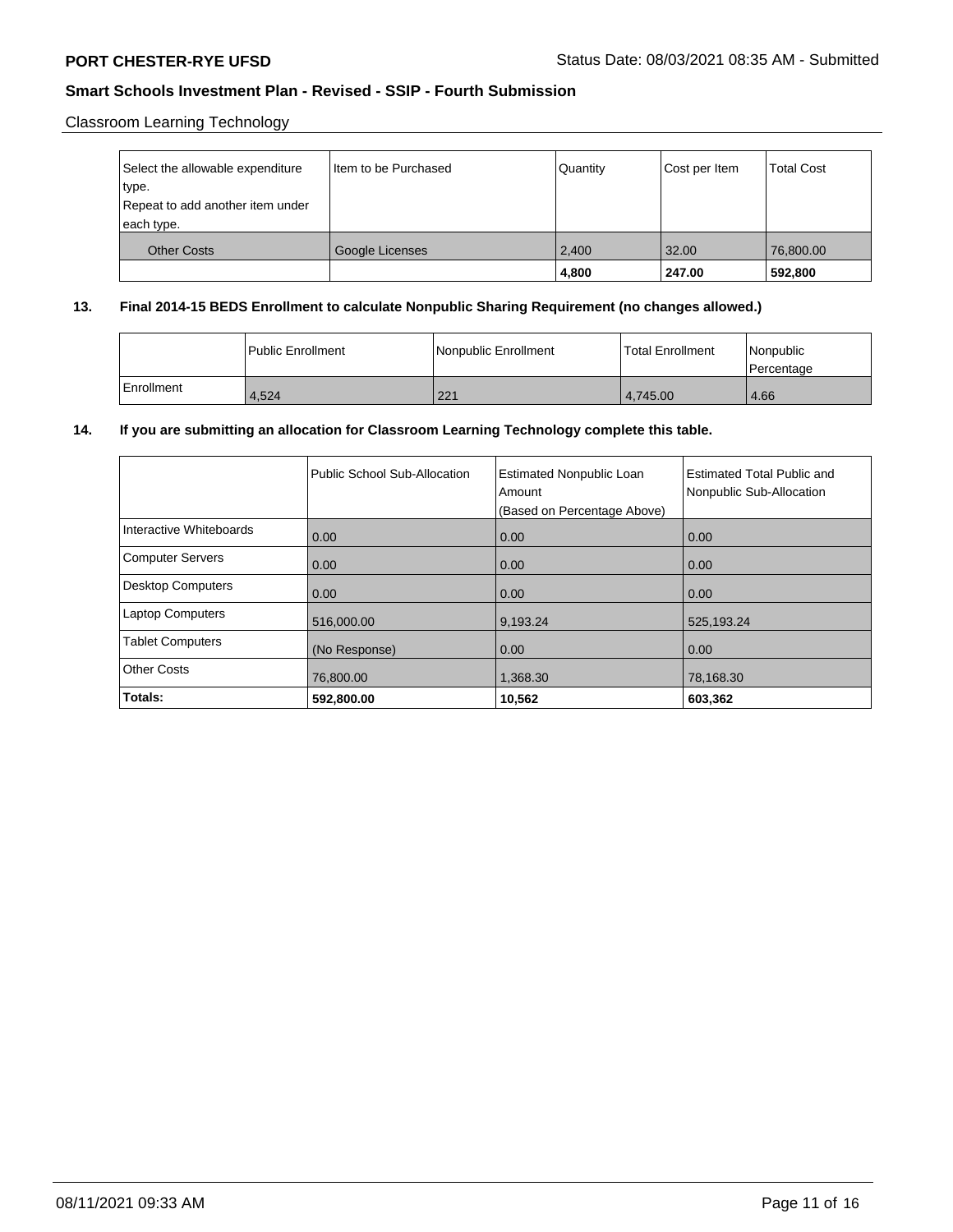### Pre-Kindergarten Classrooms

**1. Provide information regarding how and where the district is currently serving pre-kindergarten students and justify the need for additional space with enrollment projections over 3 years.**

(No Response)

- **2. Describe the district's plan to construct, enhance or modernize education facilities to accommodate prekindergarten programs. Such plans must include:**
	- **Specific descriptions of what the district intends to do to each space;**
	- **An affirmation that new pre-kindergarten classrooms will contain a minimum of 900 square feet per classroom;**
	- **The number of classrooms involved;**
	- **The approximate construction costs per classroom; and**
	- **Confirmation that the space is district-owned or has a long-term lease that exceeds the probable useful life of the improvements.**

(No Response)

**3. Smart Schools Bond Act funds may only be used for capital construction costs. Describe the type and amount of additional funds that will be required to support ineligible ongoing costs (e.g. instruction, supplies) associated with any additional pre-kindergarten classrooms that the district plans to add.**

(No Response)

**4. All plans and specifications for the erection, repair, enlargement or remodeling of school buildings in any public school district in the State must be reviewed and approved by the Commissioner. Districts that plan capital projects using their Smart Schools Bond Act funds will undergo a Preliminary Review Process by the Office of Facilities Planning.**

**Please indicate on a separate row each project number given to you by the Office of Facilities Planning.**

| Project Number |  |
|----------------|--|
| (No Response)  |  |
|                |  |

**5. Please detail the type, quantity, per unit cost and total cost of the eligible items under each sub-category.**

| Select the allowable expenditure | Item to be purchased | Quantity      | Cost per Item | <b>Total Cost</b> |
|----------------------------------|----------------------|---------------|---------------|-------------------|
| type.                            |                      |               |               |                   |
| Repeat to add another item under |                      |               |               |                   |
| each type.                       |                      |               |               |                   |
| (No Response)                    | (No Response)        | (No Response) | (No Response) | 0.00              |
|                                  |                      | o             | 0.00          | u                 |

**6. If you have made an allocation for Pre-Kindergarten Classrooms, complete this table. Note that the calculated Total at the bottom of the table must equal the Total allocation for this category that you entered in the SSIP Overview overall budget.**

|                                          | Sub-Allocation |
|------------------------------------------|----------------|
| Construct Pre-K Classrooms               | (No Response)  |
| Enhance/Modernize Educational Facilities | (No Response)  |
| <b>Other Costs</b>                       | (No Response)  |
| Totals:                                  | 0.00           |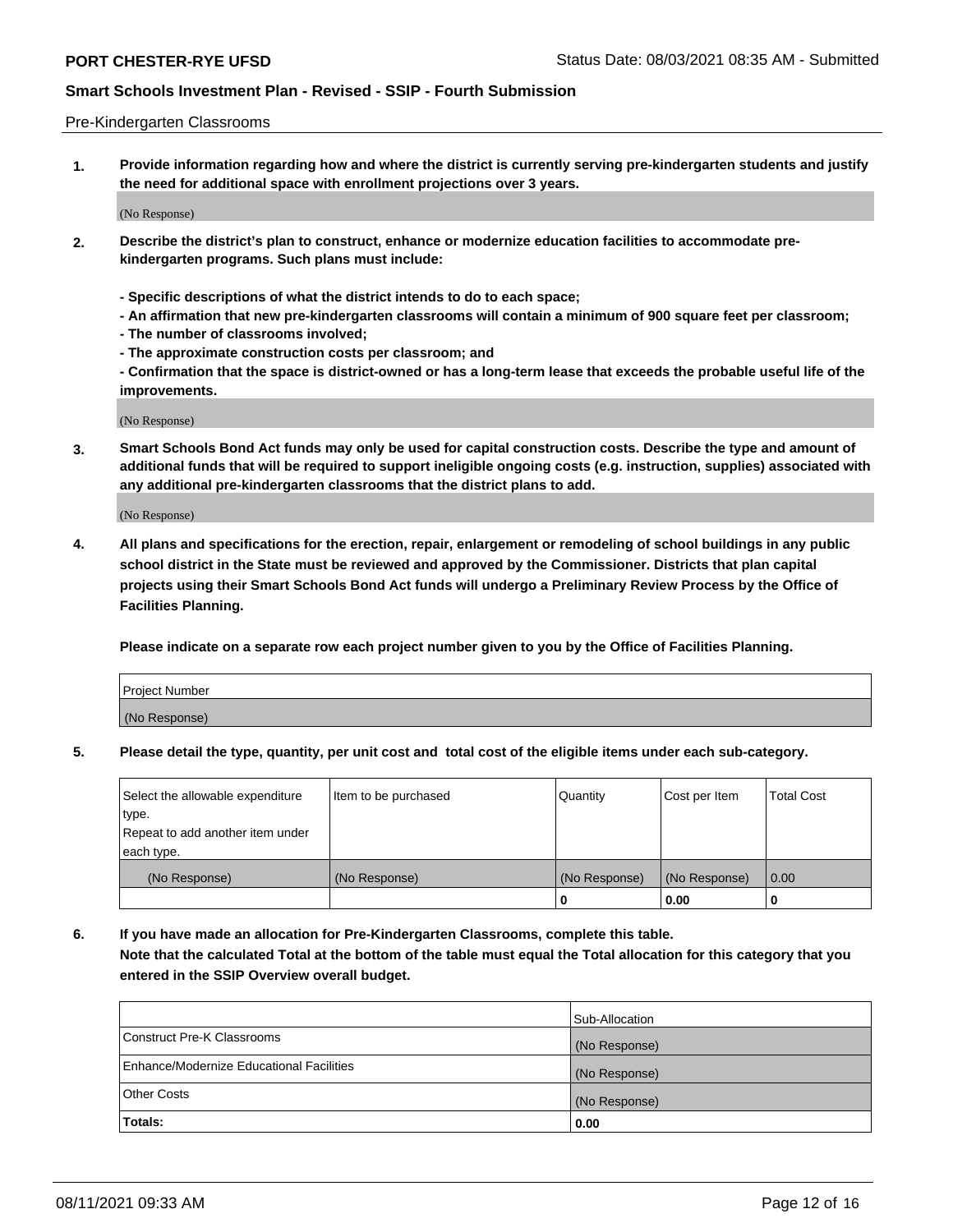Replace Transportable Classrooms

**1. Describe the district's plan to construct, enhance or modernize education facilities to provide high-quality instructional space by replacing transportable classrooms.**

(No Response)

**2. All plans and specifications for the erection, repair, enlargement or remodeling of school buildings in any public school district in the State must be reviewed and approved by the Commissioner. Districts that plan capital projects using their Smart Schools Bond Act funds will undergo a Preliminary Review Process by the Office of Facilities Planning.**

**Please indicate on a separate row each project number given to you by the Office of Facilities Planning.**

| Project Number |  |
|----------------|--|
|                |  |
| (No Response)  |  |

**3. For large projects that seek to blend Smart Schools Bond Act dollars with other funds, please note that Smart Schools Bond Act funds can be allocated on a pro rata basis depending on the number of new classrooms built that directly replace transportable classroom units.**

**If a district seeks to blend Smart Schools Bond Act dollars with other funds describe below what other funds are being used and what portion of the money will be Smart Schools Bond Act funds.**

(No Response)

**4. Please detail the type, quantity, per unit cost and total cost of the eligible items under each sub-category.**

| Select the allowable expenditure<br>∣type.     | Item to be purchased | Quantity      | Cost per Item | Total Cost |
|------------------------------------------------|----------------------|---------------|---------------|------------|
| Repeat to add another item under<br>each type. |                      |               |               |            |
| (No Response)                                  | (No Response)        | (No Response) | (No Response) | 0.00       |
|                                                |                      | u             | 0.00          |            |

**5. If you have made an allocation for Replace Transportable Classrooms, complete this table. Note that the calculated Total at the bottom of the table must equal the Total allocation for this category that you entered in the SSIP Overview overall budget.**

|                                                | Sub-Allocation |
|------------------------------------------------|----------------|
| Construct New Instructional Space              | (No Response)  |
| Enhance/Modernize Existing Instructional Space | (No Response)  |
| <b>Other Costs</b>                             | (No Response)  |
| Totals:                                        | 0.00           |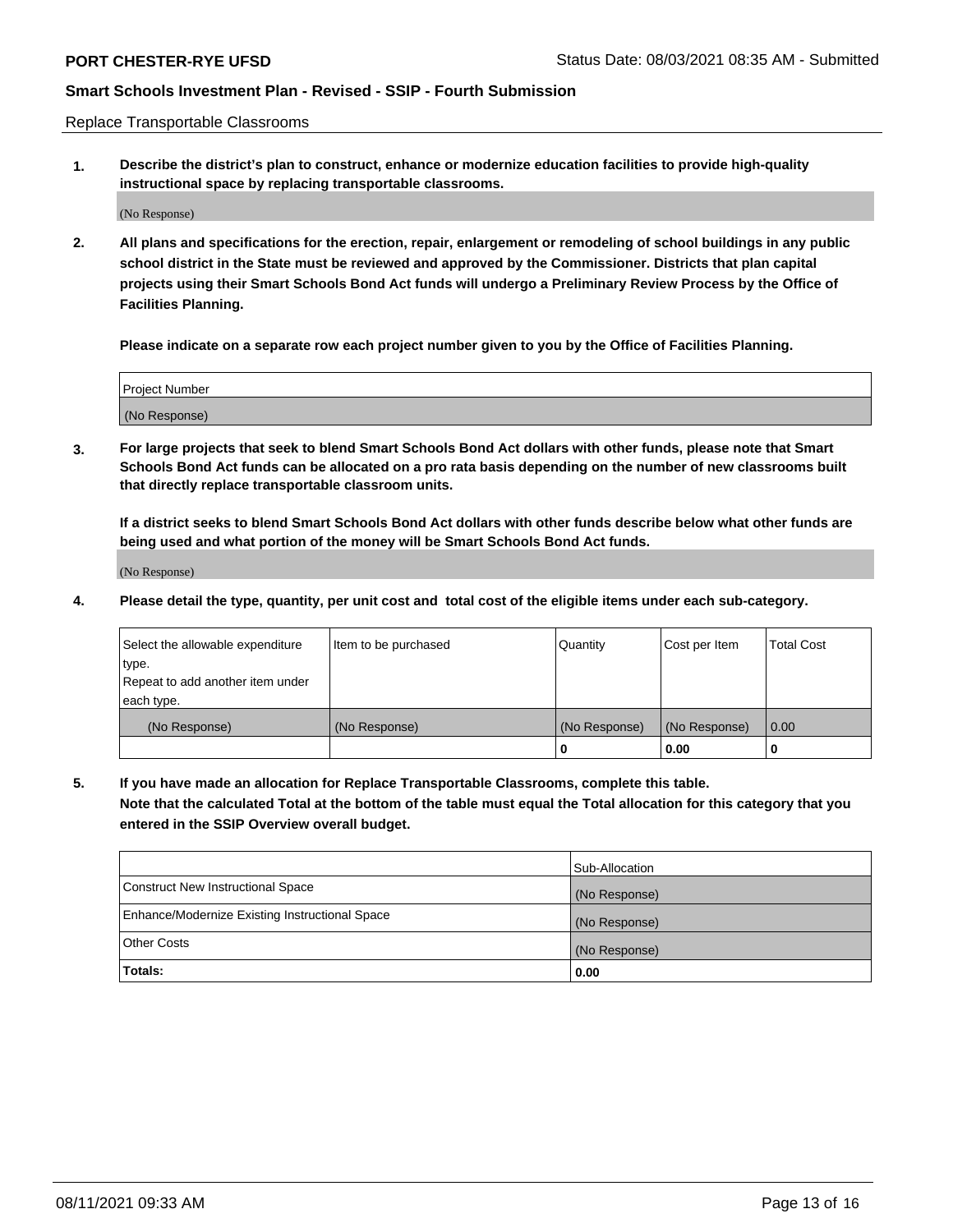High-Tech Security Features

**1. Describe how you intend to use Smart Schools Bond Act funds to install high-tech security features in school buildings and on school campuses.**

(No Response)

**2. All plans and specifications for the erection, repair, enlargement or remodeling of school buildings in any public school district in the State must be reviewed and approved by the Commissioner. Smart Schools plans with any expenditures in the High-Tech Security category require a project number from the Office of Facilities Planning. Districts must submit an SSBA LOI and receive project numbers prior to submitting the SSIP. As indicated on the LOI, some projects may be eligible for a streamlined review and will not require a building permit. Please indicate on a separate row each project number given to you by the Office of Facilities Planning.**

| <b>Project Number</b> |  |
|-----------------------|--|
| (No Response)         |  |

- **3. Was your project deemed eligible for streamlined Review?**
	- Yes
	- $\hfill \square$  No
- **4. Include the name and license number of the architect or engineer of record.**

| <b>Name</b>   | License Number |
|---------------|----------------|
| (No Response) | (No Response)  |

**5. Please detail the type, quantity, per unit cost and total cost of the eligible items under each sub-category.**

| Select the allowable expenditure | Item to be purchased | Quantity      | Cost per Item | <b>Total Cost</b> |
|----------------------------------|----------------------|---------------|---------------|-------------------|
| type.                            |                      |               |               |                   |
| Repeat to add another item under |                      |               |               |                   |
| each type.                       |                      |               |               |                   |
| (No Response)                    | (No Response)        | (No Response) | (No Response) | 0.00              |
|                                  |                      | 0             | 0.00          |                   |

**6. If you have made an allocation for High-Tech Security Features, complete this table.**

**Enter each Sub-category Public Allocation based on the the expenditures listed in Table #5.**

|                                                      | Sub-Allocation |
|------------------------------------------------------|----------------|
| Capital-Intensive Security Project (Standard Review) | (No Response)  |
| <b>Electronic Security System</b>                    | (No Response)  |
| <b>Entry Control System</b>                          | (No Response)  |
| Approved Door Hardening Project                      | (No Response)  |
| <b>Other Costs</b>                                   | (No Response)  |
| Totals:                                              | 0.00           |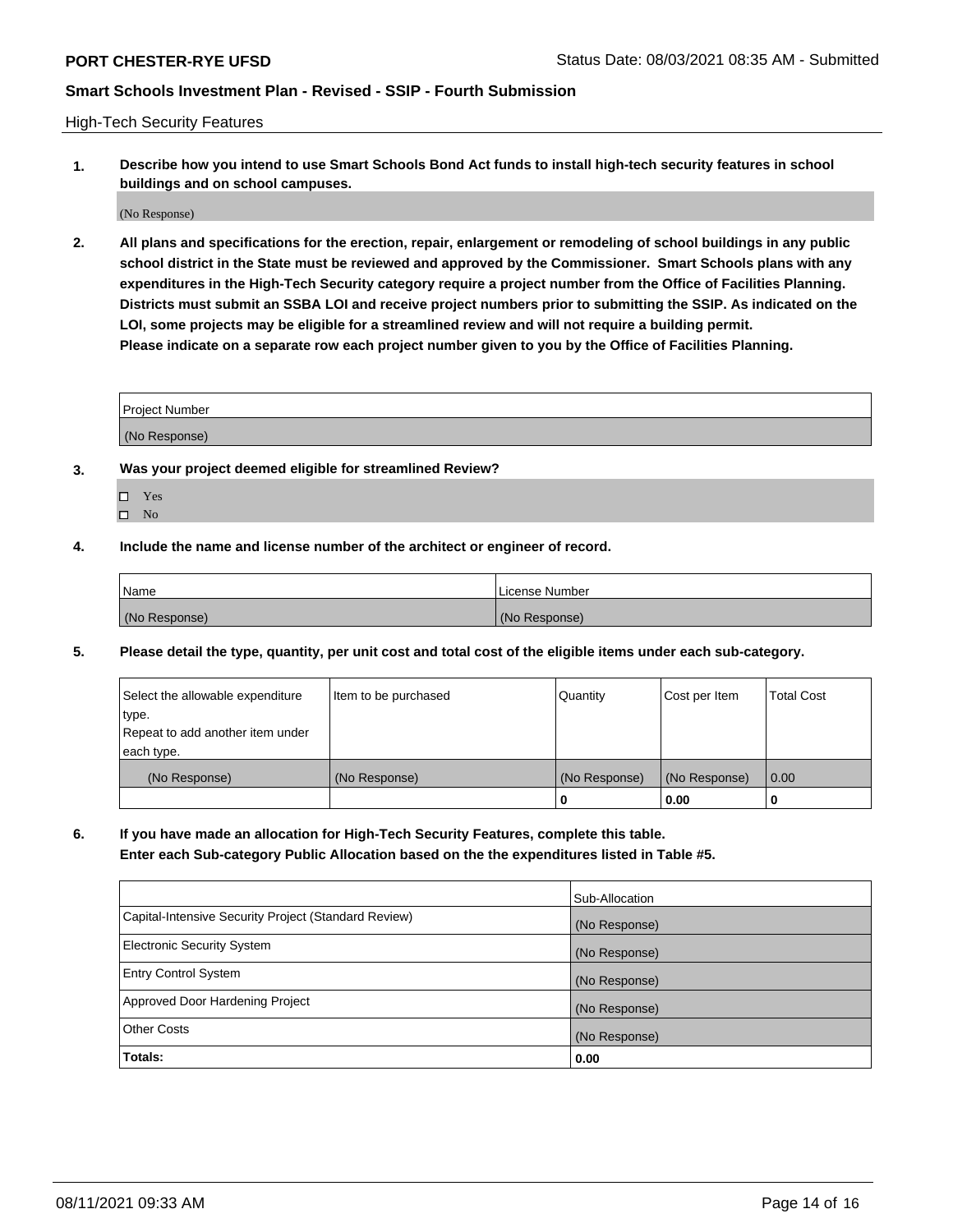Non-Public Schools

**1. Describe your plan to utilize SSBA funds to purchase devices and loan to the nonpublic schools within your district. Please specify what devices have been requested by the nonpublic schools. If the nonpublic schools have not finalized requests, the district should provide the date nonpublic schools will submit the request by.**

**Please note: If this plan has been identified as a Remote Learning Plan to be submitted and reviewed on an expedited basis, the district should state that they will reach out to the nonpublic schools upon submission of the application, in lieu of responding to the question above.**

This plan has been identified as a Remote Learning Plan to be submitted and reviewed on an expedited basis, therefore the district has reached out to the nonpublic school upon submission of this application.

**2. A final Smart Schools Investment Plan cannot be approved until school authorities have adopted regulations specifying the date by which requests from nonpublic schools for the purchase and loan of Smart Schools Bond Act classroom technology must be received by the district.**

By checking this box, you certify that you have such a plan and associated regulations in place that have been made public.

**2a. Please enter the date each year nonpublic schools must request loanable items from the school district. This date cannot be earlier than June 1 of the previous school year.**

September 1

### **3. Final 2014-15 BEDS Enrollment to calculate Nonpublic Sharing Requirement (no changes allowed.)**

|            | <b>Public Enrollment</b> | l Nonpublic Enrollment | <b>Total Enrollment</b> | l Nonpublic Percentage |
|------------|--------------------------|------------------------|-------------------------|------------------------|
| Enrollment | $+524$                   | つつ 1                   | 4.745.00                | 4.66                   |

### **4. Nonpublic Loan Calculator**

|                                                          | Loanable     | Loanable   | Additional       | l Estimated | Previously | Cumulative | <b>Final Per</b> | <b>Final Total</b> |
|----------------------------------------------------------|--------------|------------|------------------|-------------|------------|------------|------------------|--------------------|
|                                                          | School       | ⊧Classroom | Nonpublic        | Per Pupil   | Approved   | Per Pupil  | Pupil Loan       | l Loan             |
|                                                          | Connectivity | Technology | Loan             | Amount -    | Per Pupil  | Loan       | Amount -         | l Amount -         |
|                                                          |              |            | (Optional)       | This Plan   | Amount(s)  | Amount     | This Plan        | This Plan          |
| Required Nonpublic<br>Loan                               | 0.00         | 603,361.53 |                  | 131.03      | 202.21     | 250.00     | 47.79            | 10,561.53          |
| Final Adjusted Loan<br>I - (If additional loan<br>funds) | 0.00         | 603,361.53 | (No<br>Response) | 131.03      | 202.21     | 250.00     | 47.79            | 10,561.53          |

### **5. Nonpublic Share**

|                                          | Final Per Pupil Amount | Final Nonpublic Loan Amount |
|------------------------------------------|------------------------|-----------------------------|
| Pending and Previously<br>Approved Plans | 202.21                 | 44,688.47                   |
| This Plan                                | 47.79                  | 10,561.53                   |
| Total                                    | 250.00                 | 55,250.00                   |

### **6. Distribution of Nonpublic Loan Amount by School**

| Nonpublic School Name      | 12018-19 K-12 Enrollment | Special Ed School? If Yes, not eligible |
|----------------------------|--------------------------|-----------------------------------------|
| CORPUS CHRISTI-HOLY ROSARY | 191                      | l No                                    |
| <b>SCHOOL</b>              |                          |                                         |

**7. Please detail the type, quantity and per unit cost of the eligible items under each sub-category.**